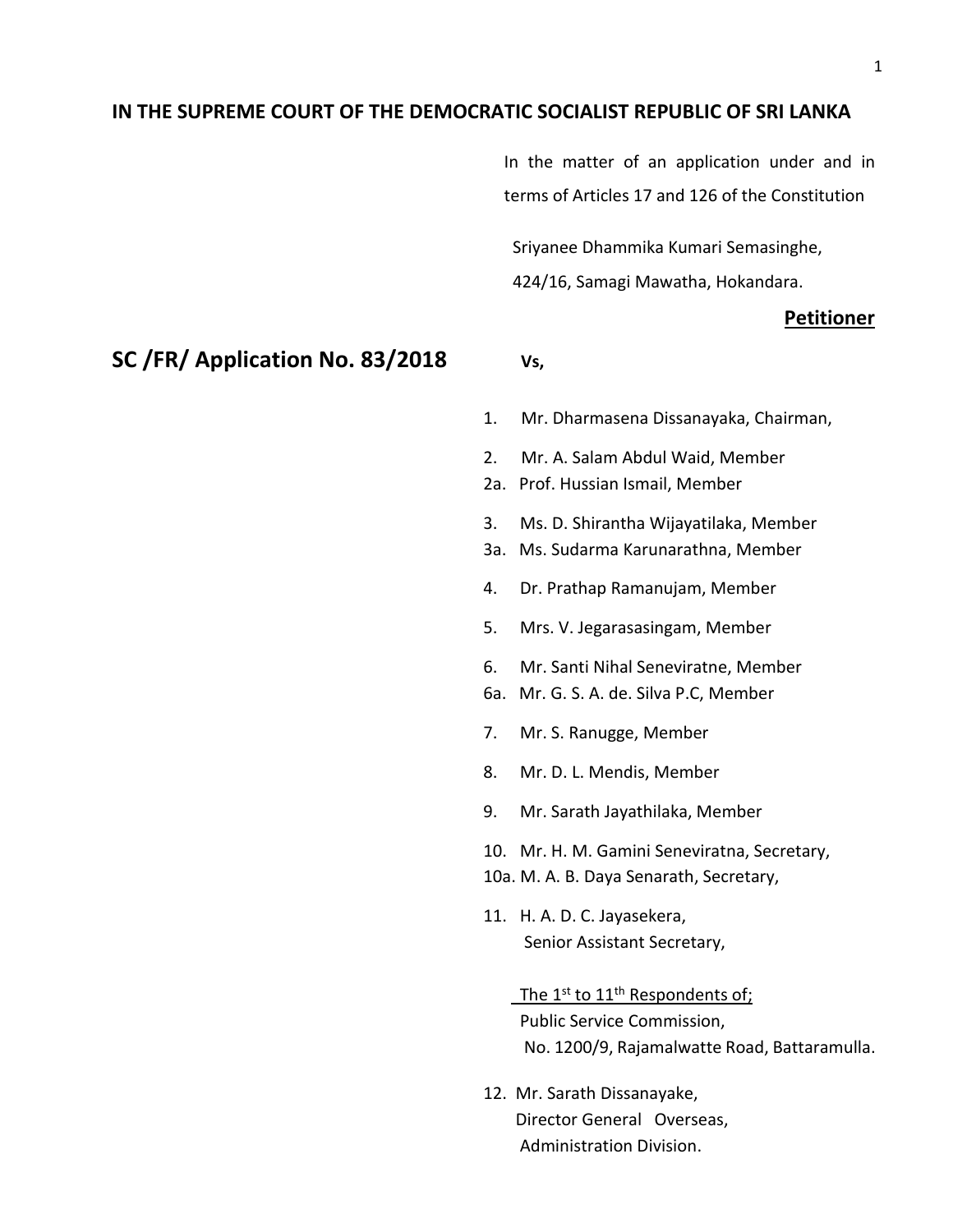- 12a. Mr. M. K. Pathmanathan, Additional Director General.
- 13. Mr. Prasad Kariyawasam, The Secretary,
- 13a. Mr. Ravinatha Aryasinha, The Secretary,
- 13b. Admiral Prof. Jayanath Colombage, Secretary, Foreign Ministry
	- The 12<sup>th</sup> to 13<sup>th</sup> Respondents of; Ministry of Foreign Affairs, The Public Building, Colombo 01.
- 14. Hon. Attorney General, Attorney General's Department, Colombo 12.

#### **Respondents**

# **Before: Justice Vijith K. Malalgoda PC Justice Mahinda Samayawardhena Justice Arjuna Obeyesekere**

**Counsel: Uditha Egalahewa PC with Pulasthi Hewamanne for the Petitioner Viveka Siriwardena DSG for the Attorney General**

Argued on: **16.07.2021**

**Judgment on: 15.12.2021**

### **Vijith K. Malalgoda PC J**

Petitioner Sriyanee Dhammika Kumari Semasinghe an officer belonging to Grade II of the Sri Lanka Foreign Service (hereinafter referred to as SLFS) had complained before this court, the failure by the Respondents to appoint her to Grade I of the SLFS in violation of her Fundamental Rights guaranteed under Articles 12 (1) and 14 (1)g of the Constitution. On 04.07.2018 this court granted leave to proceed on the above alleged violations.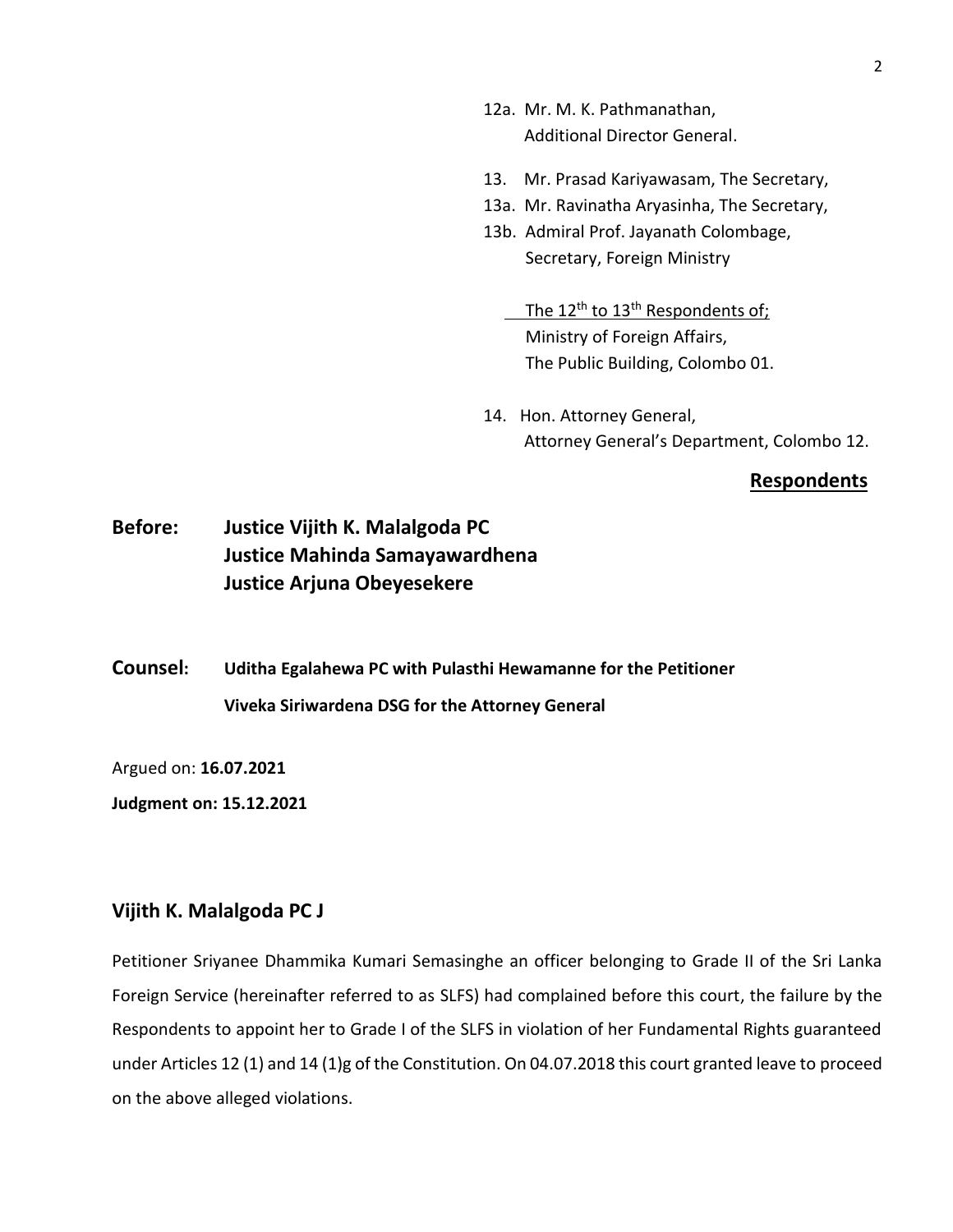As submitted by the Petitioner, she was recruited to the SLFS as an Assistant Director Grade III on or around 18/04/1996 after an open competitive examination. The Petitioner was placed 3<sup>rd</sup> on the merit list.

Thereafter she was posted to several positions in foreign missions as well as in the Foreign Ministry and at the time she filed the instant application before this court she was attached to the Foreign Ministry as Acting Director General of the European Union (Bilateral), Russia and other CIS, and the Caribbean and Counter Terrorism Unit, holding the substantive post of Director Grade II.

Even though the Petitioner was placed No.3 on the merit list, when she was recruited as an Assistant Director Grade III in the year 1996, (she refers to this as 1996 batch) most of the batchmates in the 1996 batch are now promoted to Grade I of the SLFS and some of them are holding positions as Ambassadors in various countries. However, the Petitioner was denied of the promotion to Grade II until 2015 and as revealed before us, in the year 2015 the Petitioner came before the Supreme Court to secure her promotion to Grade II of SLFS. (SC FR 393/2015)

The said matter before the Supreme Court was concluded when the Petitioner was granted the relief by the Respondents and the Journal Entry dated 11.08.2016 reveals the outcome on that day as follows;

> "The learned Senior State Counsel submits to court that the Petitioner had been granted the promotion and promoted to Grade II of the Sri Lanka Foreign Service with effect from 18.04.2006. The learned Senior State Counsel also Submits that the Petitioner's salary had been computed commensurate with the promotion granted to her and also arrears had been paid.

> However, learned President's Counsel for the Petitioner submits that some of the payments had not been paid yet. Learned President's Counsel further submits that the Petitioner is willing to withdraw this application if the foreign Ministry is directed to ensure her dues are expeditiously paid.

> The 4<sup>th</sup> Respondent is directed to ensure, through the 3<sup>rd</sup> Respondent, that all dues and entitlements of the Petitioner are paid expeditiously.

Application to withdrawal is permitted. Application is proforma dismissed."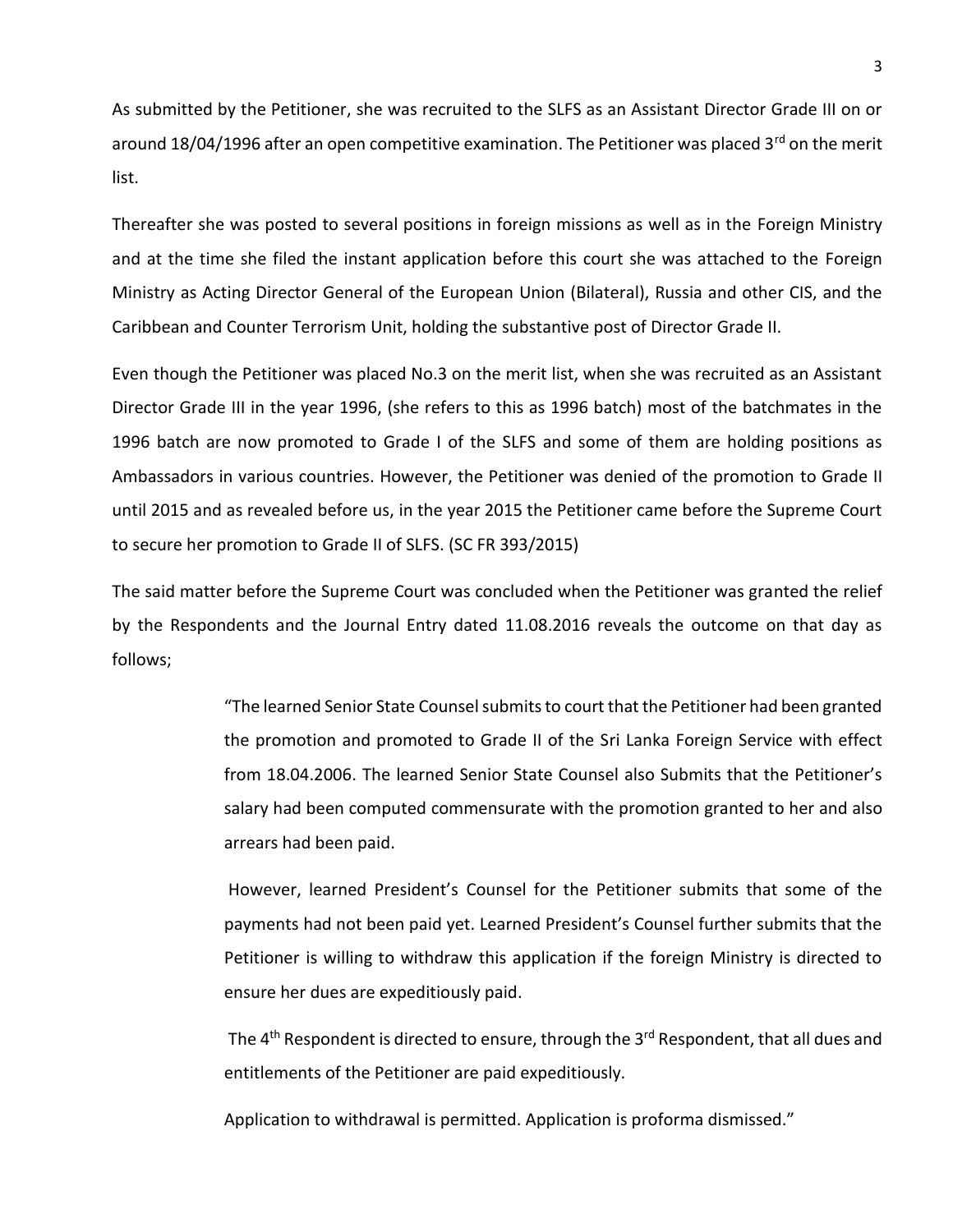As revealed before us, the main reason for the delay in granting the promotion to the Petitioner at that stage was the Petitioner's failure to fulfill the Efficiency Bar requirements as stipulated in the service minute of SLFS 2001, and it is relevant at this stage to consider the factual Metrix, for this court to come to a correct finding.

As already discussed, the Petitioner had joined the SLFS as an Assistant Director Grade III in the year 1996, she was placed No. 3 in the merit list. The said recruitment was based on the SLFS service minute published in Gazette extraordinary 842/8 dated 25.10.1994 and the said Service Minute had been revised in 2001 by the Minute published in Gazette extraordinary 1168/17 dated 24.01.2001.

The first promotion to which the Petitioner would be eligible, both under the service minutes published in 1994 and 2001 was the promotion from Grade III to Grade II and the officer should complete 10 years satisfactory service to become entitled to the said promotion. Therefore, the scheme that was relevant for the Petitioner's first promotion was the minute that was published in 2001.

**Clause 7** of the said Service Minute refers to the promotions as follows;

#### **7 promotions**

#### **Scheme of promotion;**

- **7.2.I. Promotion form Grade III to Grade II -** The criteria for promoting a SLFS officer from Grade III to Grade II shall be as follows;
	- (i) The officer should have completed 10 years satisfactory service in Grade III
	- (ii) The officer should have completed the second Efficiency Bar Examination before reaching the salary step of Rs. 116,400 and the Third Efficiency Bar, and the other official and link language requirements before reaching the step of Rs. 135,300 on the Grade III scale.
	- (iii) The officer should have reached the salary step of Rs. 135,300 on the Grade III scale.

Even though the Petitioner had completed the first Efficiency Bar Examination as per Chapter III Clause 4 of the 1994 service minute, she was not been able to fulfill the Efficiency Bar requirement by completing the second Efficiency Bar Examination as per Clause 7:2: I referred to above. Whether the Petitioner had fulfilled the above requirement was unsolved, even at the time she came before this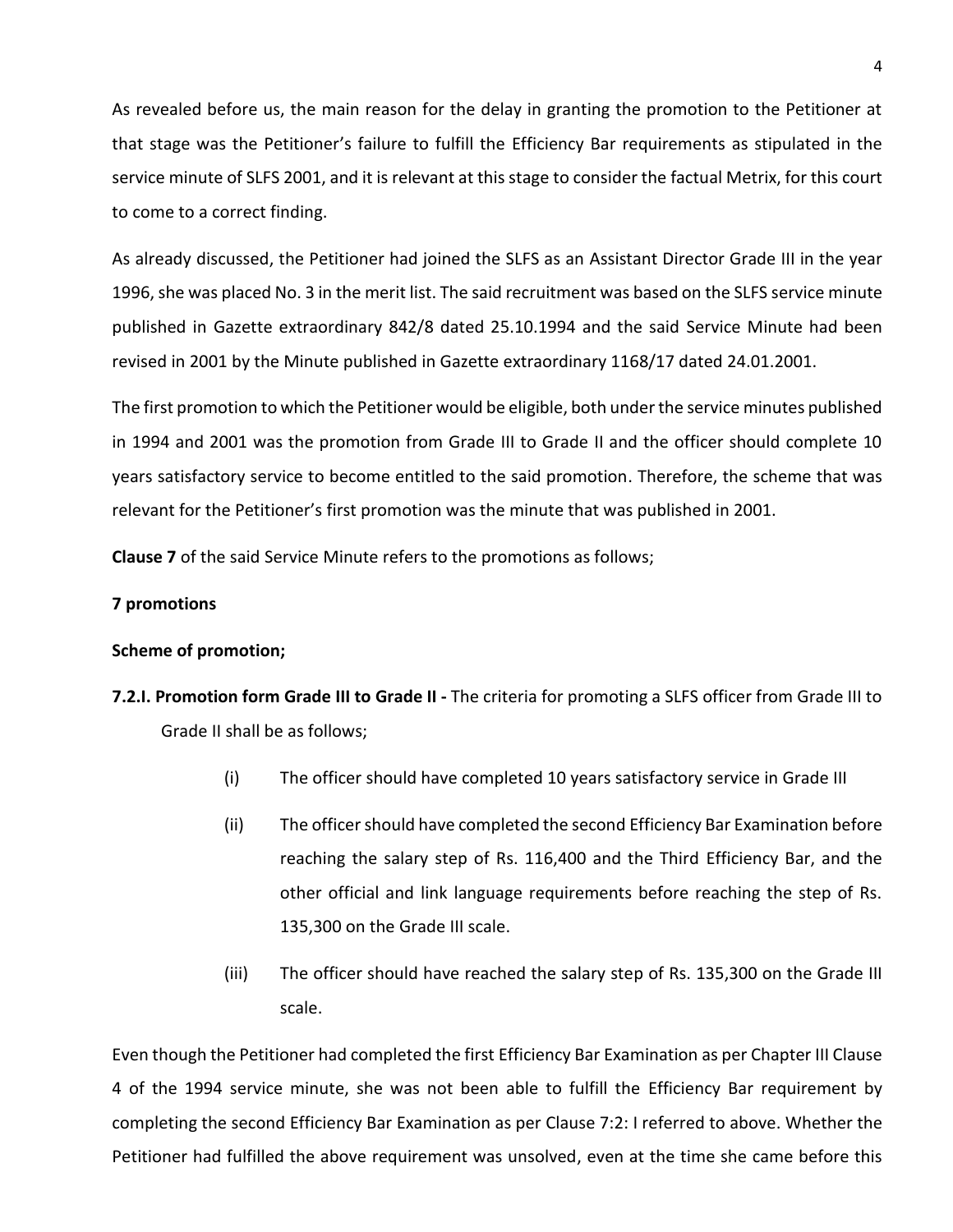court in 2015 in SCFR 393/2015, and an appeal submitted by the Petitioner on 30.10.2014 to the  $10^{th}$ Respondent Secretary Public Service Commission (1R6) and the subsequent correspondence between the 10<sup>th</sup> Respondent, 13<sup>th</sup> Respondent and the Petitioner confirms this position. (1R7, 1R8, 1R9, 1R10, 1R11)

As recorded before the Supreme Court on 11.08.2016, the decision of the Public Service Commission to promote the Petitioner to Grade II with effect form 18.04.2006 was a result of several decisions, by the said Commission taken in favour of the Petitioner and if I summarize the reliefs granted to the Petitioner by the said commission as evinced from the documents referred to above, reads as follows;

- 1. Extend the grace period from 18.04.2003 to 02.12.2003 (up to the seventh Efficiency Bar since 02.09.1996)
- 2. Further extend the grace period from 02.12.2003 to 27.04.2007
- 3. Since the Petitioner could not sit for the Efficiency Bar Examination conducted on 27.04.2007 due to a reason beyond her control and she passed the said examination on the subsequent examination held on 30.05.2009, to consider that she got through the said examination on 27.04.2007.

Based on the decisions reached above, the Public Service Commission had decided to grant the promotion of the Petitioner from Grade III to Grade II with effect from 18.06.2006 and the said decision was officially communicated to the 13<sup>th</sup> Respondent on 20.05.2016 and was also communicated to the Supreme Court through the Attorney General on 11.08.2016.

The grievance Petitioner complains before this court in the instant application, refers to the next promotion the Petitioner was entitled, and in this regard our attention was drawn to Clouse 7.2.2. of the service minute published in 2001 by the learned President's Counsel. The said Clause reads thus;

#### **7.2.2 Promotion from Grade II to Grade I –**

The criteria for promoting a SLFS officer form Grade II to a vacancy in Grade I will be that the officer should have completed 6 years satisfactory service in Grade II.

As revealed before us, when the Petitioner was granted the promotion from Grade III to Grade II by letter dated 20.05.2016, to be operative from 18.04.2006 the Petitioner was qualified to receive the next promotion under the above Clause, since by that time she had already completed six years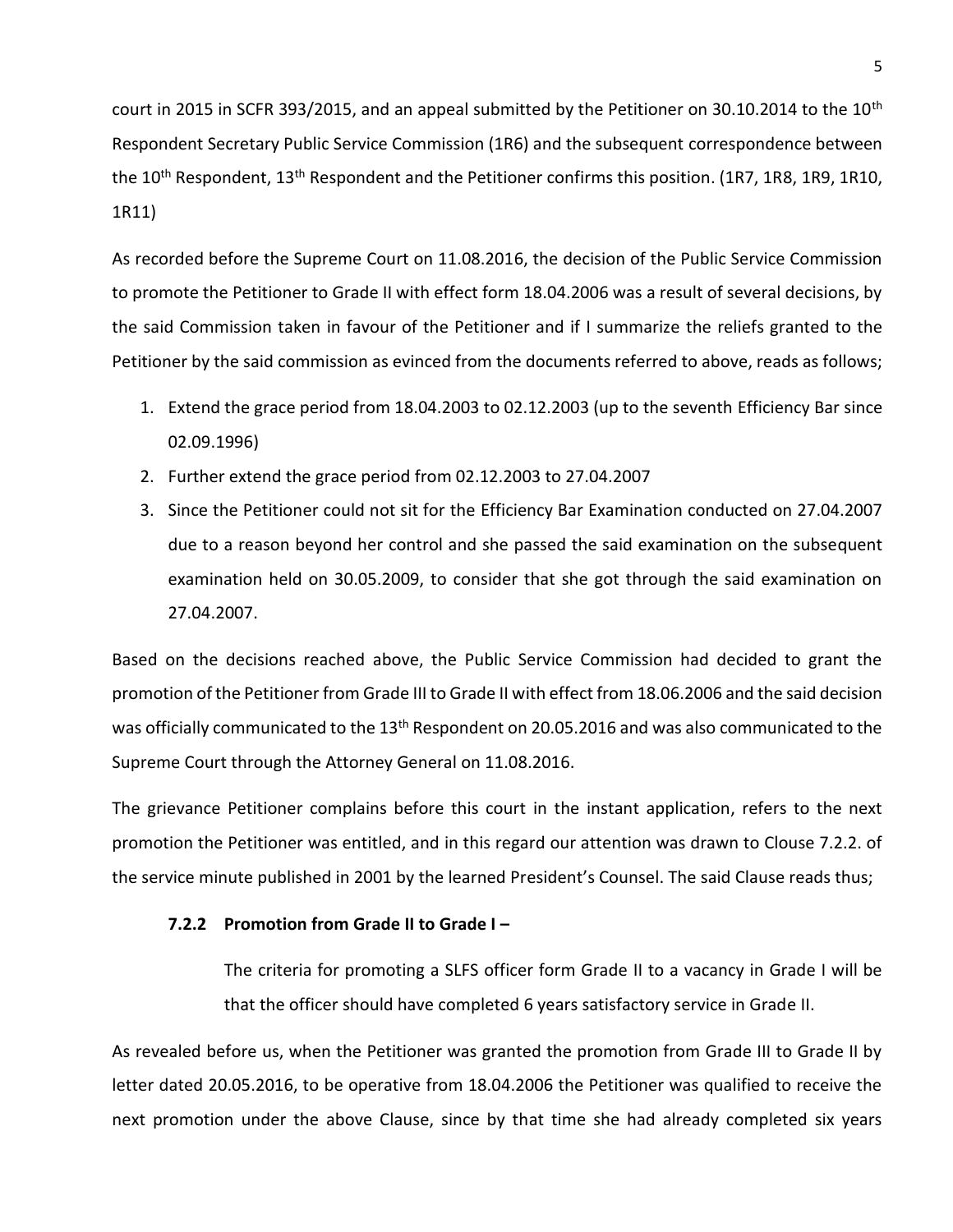satisfactory service in Grade II. In the said circumstances Petitioner wrote to the 13<sup>th</sup> Respondent to take steps to grant her the promotion to which she is already entitled.

As further submitted by the Petitioner, by backdating her promotion to Grade II with effect form 18.04.2006, on which day the 1996 batch completed the 10 years satisfactory service, she maintained the same seniority in her batch and therefore was entitled to be promoted to the next grade maintaining the same seniority.

The above position maintained by the Petitioner was conveyed to the Respondents by the Petitioner and the response she received from the Respondents were explained as follows;

- a) That by letter dated 11.07.2016, the Ministry of Foreign Affairs notified the Petitioner of adjusting her salary and payments of arrears from 2003 onward (P6a)
- b) That in the absence of any positive steps from the Ministry of Foreign Affairs with regard to her promotion which is overdue, wrote to the Secretary, Foreign Affairs on 27.04.2017
- c) That the Petitioner had submitted an appeal to the Public Service Commission through Secretary of Ministry of Foreign Affairs on 18.07.2017, requesting the Commission to grant her promotion which is pending before the Commission for nearly one year (P-6d)

In paragraphs 6-13 of the said appeal, the Petitioner explains her grievance as follows;

- 6. Due to administrative lapses, my due promotion from Grade III to Grade II of the SLFS was delayed for nearly 10 years from the date of such promotion, which was 18 April 2006. As a result, I was compelled to file the above captioned SC (FR) application to seek natural justice.
- 7. That application was settled on 11th August 2016 on the basis **that my promotion to Grade II SLFS be reinstated retroactively on 18 April 2006 without loss of seniority just as the other officers in the SLFS batch of 1996**. My salary too, was to be computed commensurate with the promotion granted to me with due arrears to be so awarded.
- 8 Further, the Seniority List of the Sri Lanka Foreign Service needs to reflect the above retroactive promotion/reinstatement, i.e. I should be **reinstated as number 3 in the seniority list of the SLFS officers recruited in 1996**.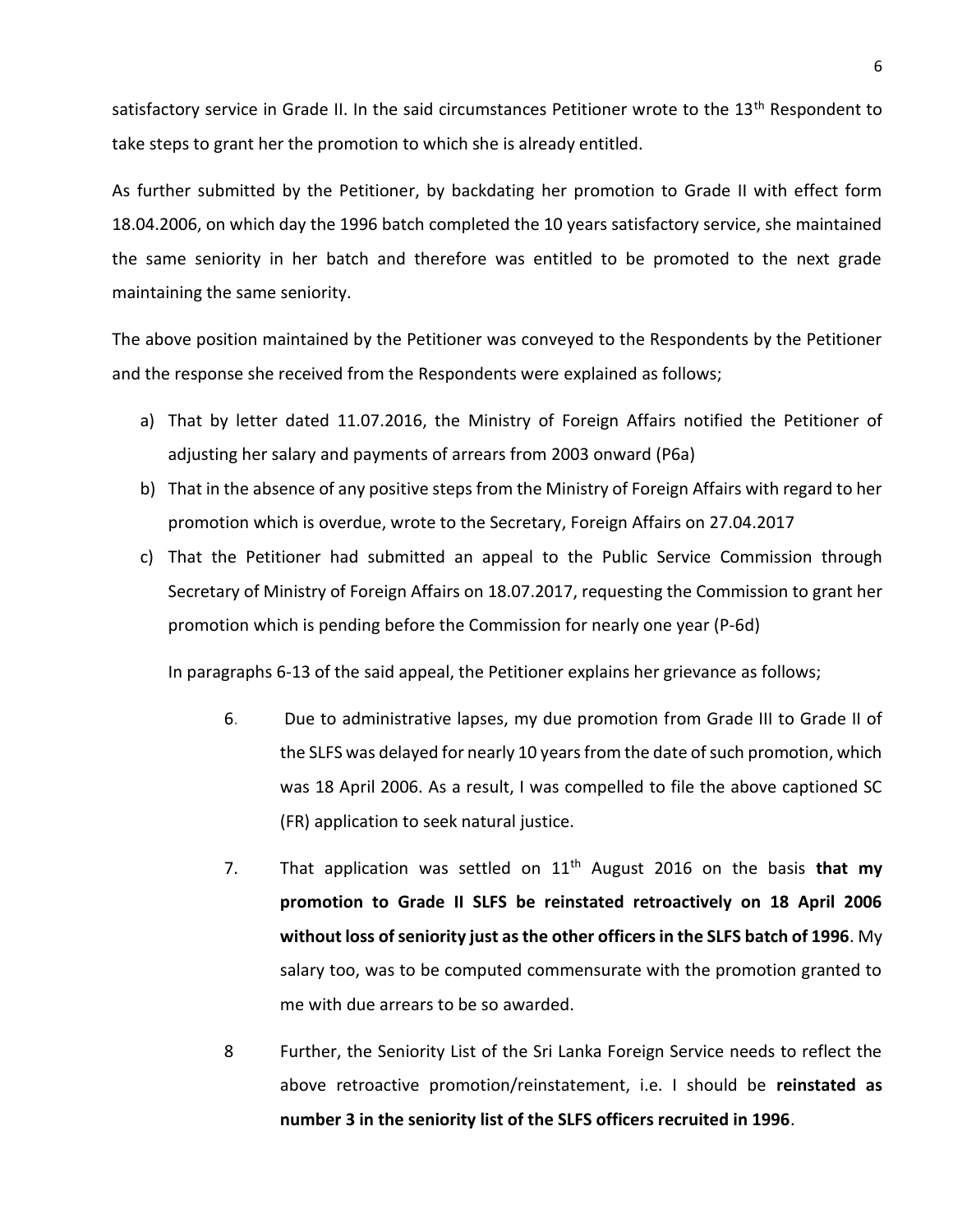- 9. As you are aware, my colleagues in the SLFS batch of 1996, have been promoted to Grade I with effect from on or around December 2012 (i.e., on successful completion of six (6) years of satisfactory service *vide* 7.2.2. of the *Sri Lanka Foreign Service Minute (2001) published in Gazette Extraordinary* dated 24.01.2001)
- 10. SLFS Officers in the 1996 batch are currently serving as Ambassadors/High Commissioners abroad.
- 11. To the best of my knowledge, a revised seniority list, as at 5 May 2017 given to me by the Overseas Administration Division, reflects my seniority as number  $1$ under SLFS Grade II and not parallel to my batch of 1996 (ANNEX 'B'). Further, I have been placed at the basic salary of 57,781.00 as at June 2017.
- 12. I have completed 6 years of the requisite satisfactory service earning increments up until 18 April 2013 as per sub section 7.2.2. in the SLFS Minute 2001 ("*promotion from Grade II to Grade I*")
- 13. Therefore, **concomitant** with the Supreme Court decision and the retroactive reinstatement of my seniority and promotion to Grade II in the SLFS on 18 April 2006 and given that my promotion to Grade II on 18 April 2006 was delayed due to administrative lapses (*not holding EB exams twice a year as prescribed by SLFS Minute2001 and failing to forward Grade II promotion appeals addressed to the PSC by the Ministry*) on the part of Ministry, the subsequent promotion to Grade I on 3 September 2013 after completion of 6 years of satisfactory service should, therefore, be effected **retroactively** on the date **vacancy became available, i.e. on 3 September 2013.**
- d) Even though the Petitioner had not received any response to the appeal, the decision of the Public Service Commission to the effect "එස්. ඩී. කේ. සේමසිංහ මෙනවිය ශීූ ලංකා විදේශ සේවයේ නව සේවා වාවස්ථාවේ  $10.2.1$  වගන්තියෙහි (V) හි සඳහන් පශ්චාත් උපාධි සුදුසුකම හැර අනෙකුත් සියලුම සුදුසුකම් සපුරන්නේ නම්  $2015.10.13$  දින සිට ශීූ ලංකා විදේශ සේවයේ  ${\rm I}$  ලශ්ණීයට උසස් කළ හැකි බව රාජා සේවා කොමිෂන් සභාව විසින් තීරණය කර ඇති බව එහි නියමය පරිදි දන්වා ඇත." was conveyed to the Petitioner by letter dated 23.08.2017 by the head of her division in the Foreign Ministry (P6-e)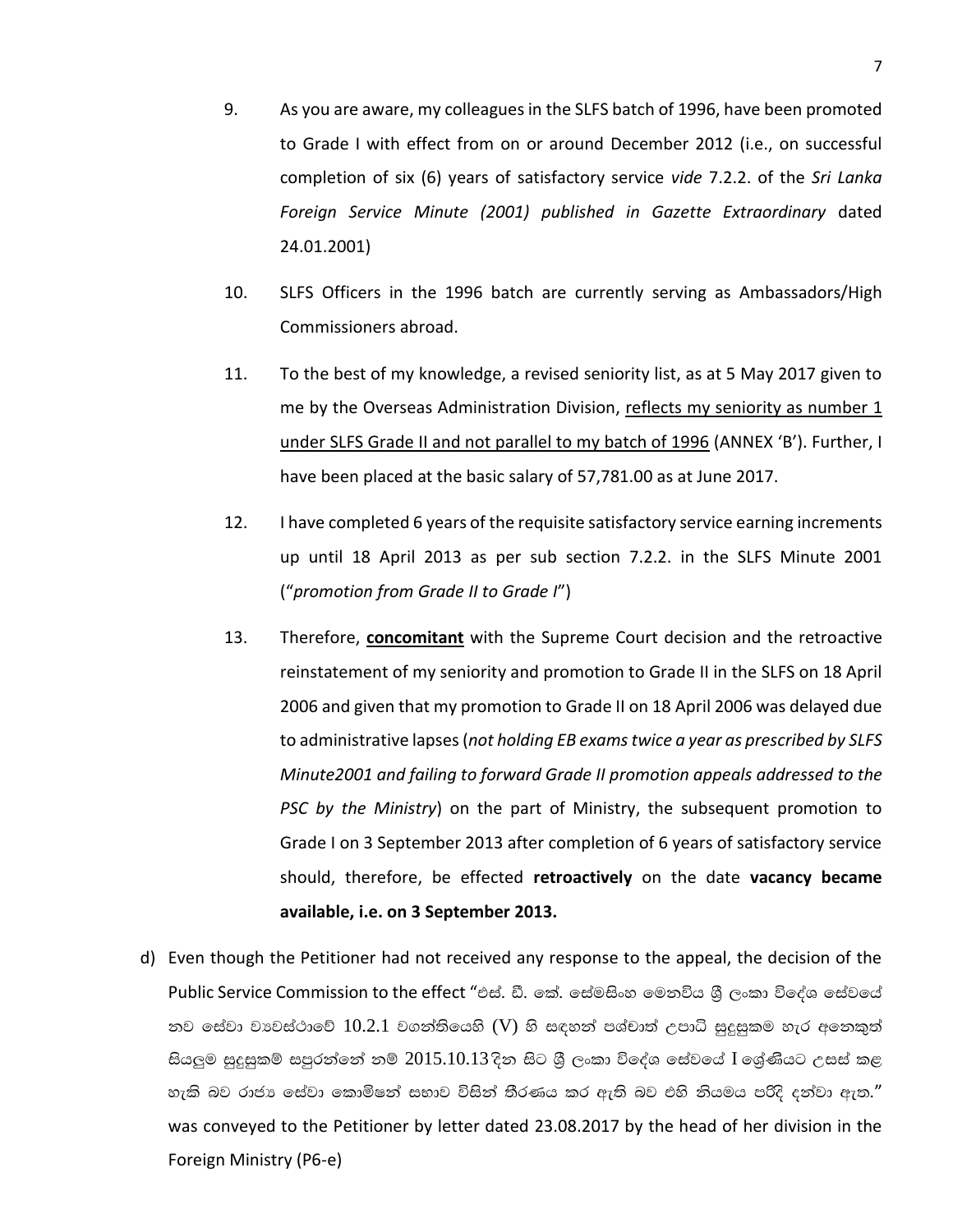- e) Petitioner being dissatisfied with the said decision submitted another appeal on 21.09.2017 to the Public Service Commission and in the said Appeal the Petitioner re-iterate the following;
	- "e" The **basis of the current PSC decision** (*date of promotion as 13th October 2015*) is not clear, as the above date of promotion places **me below two SLFS batches (1996 and 1998, respectively)**. This is especially troubling **when the Ministry itself had placed me as number I under Grade II in its revised Seniority List as at 05.05.2017 (Annex "E")**
	- "f" As you may be aware, due to administrative lapses, my due promotion from Grade III to Grade II of the SLFS was delayed for nearly 10 years from the date of such promotion, which was 18 April 2006. As a result, I was compelled to file the **SC FR Application No. 393/2015** to seek natural justice.
	- "g" The **Supreme Court petition was decided on 11 August 2016 my promotion to Grade II in the SLFS was made effective retroactively form 18 April 2006 and without loss of seniority on the basis of relevant provisions of the 2001 SLFS minute**. I was placed number 3 on the merit list at the recruitment to the SLFS on 18 April 1996.
	- "h" Further according to IA of the 2016 SLFS Minute, the new minute "shall substitute without prejudice to any steps taken or purported to have been taken in terms of the provisions as per the Sri Lanka Foreign Service Minute... Dated 24<sup>th</sup> January. 2001 of the …" (Annex 'F')
	- "I" On the same basis as above (g. and h.) **my promotion to Grade I in the SLFS, should also be considered under the 2001 SLFS Minute and retroactively granted in September 2013 between the dates 17.05.2013 and 03.09.2013** (*date of promotion to Grade I of number 2 and number 4 on the merit list SLFS 1996*)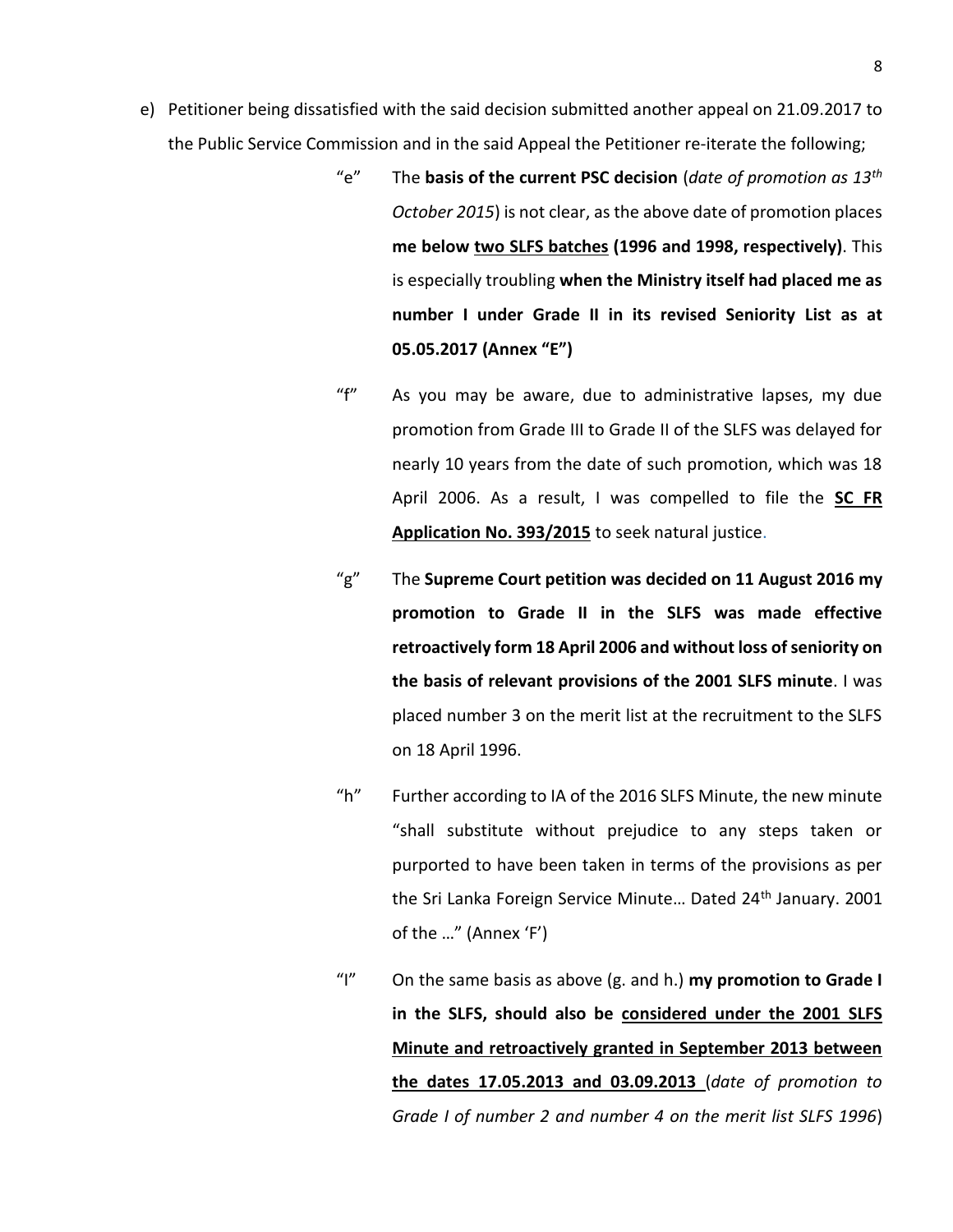after completion of 6 years of satisfactory service under the 2001 SLFS Minute.

f) That the decision of the Public Service Commission on the said appeal was communicated to the Ministry of Foreign Affairs by letter dated 28.11.2017 (P-8) and the said decision was conveyed to the Petitioner by the head of her division by his letter dated 05.12.2017 (P-7) In the new decision the Public Service Commission had ruled that;

> $\mathrm{``}$ එස්. ඩී. කේ. සේමසිංහ මෙනවිය, පැරණිි විදේශ සේවා වාවස්ථාව අනුව  $2013.09.03$  දිනට ශී ලංකා විලද්ශ ලස්වලය් වසර 6ක සතුටුදායක ලස්වා කාලයක් සම්පූර්ණ කර තිබුණ ද, එදිනට එම සේවයේ  $\bar{\rm I}$  වන ශේණියේ පුරප්පාඩු නොමැති වීම හේතුවෙන් සහ එදිනට අදාළව අධිසේවක පදනමින් තනතුරක් ඇතිකිරීම කළමනාකරණ සේවා දෙපාර්තමේන්තුව මගින් පුතික්ෂේපකර තිබීම හේතුවෙත්, එස්. ඩී. කේ. සේමසිංහ මෙනවිය  $2015.10.13$  දිත සිට විදේශ සේවයේ  $I$  වත ලශ්ණියට උසස් කිරීමට හැකි බව $^{\prime\prime}$

- g) The Petitioner being dissatisfied with the said decision of the Public Service Commission had first complained to the Human Rights Commission and later filed the instant application before this court
- h) That by letter dated 12.03.2018 foreign Secretary (13<sup>th</sup> Respondent) once again wrote to the Public Service Commission requesting their intervention to find an alternative solution to resolve the issue of promoting the Petitioner without affecting her seniority, but by the time the said appeal was submitted, the instant application was pending before this court.

On behalf of the Petitioner, it was argued that the Respondents cannot simply reject the request by the Petitioner informing that there is no vacancy in Grade I, when in fact there was a vacancy in Grade I of SLFS on 03.09.2013 and the person who was placed below her on the merit list was granted promotion on that day. The Petitioners further submitted that the Public Service Commission too had acknowledged this fact in its letter dated 28.11.2017 (P-8 and 1R4) and therefore the Petitioner was entitled to be promoted to Grade 1 under the service minute that was issued in the year 2001.

The Petitioner has further submitted that,

"the Public Service Commission has an obligation to promote officers 'on due time' in accordance with the Service Minutes and back date a grade-to-grade promotion where the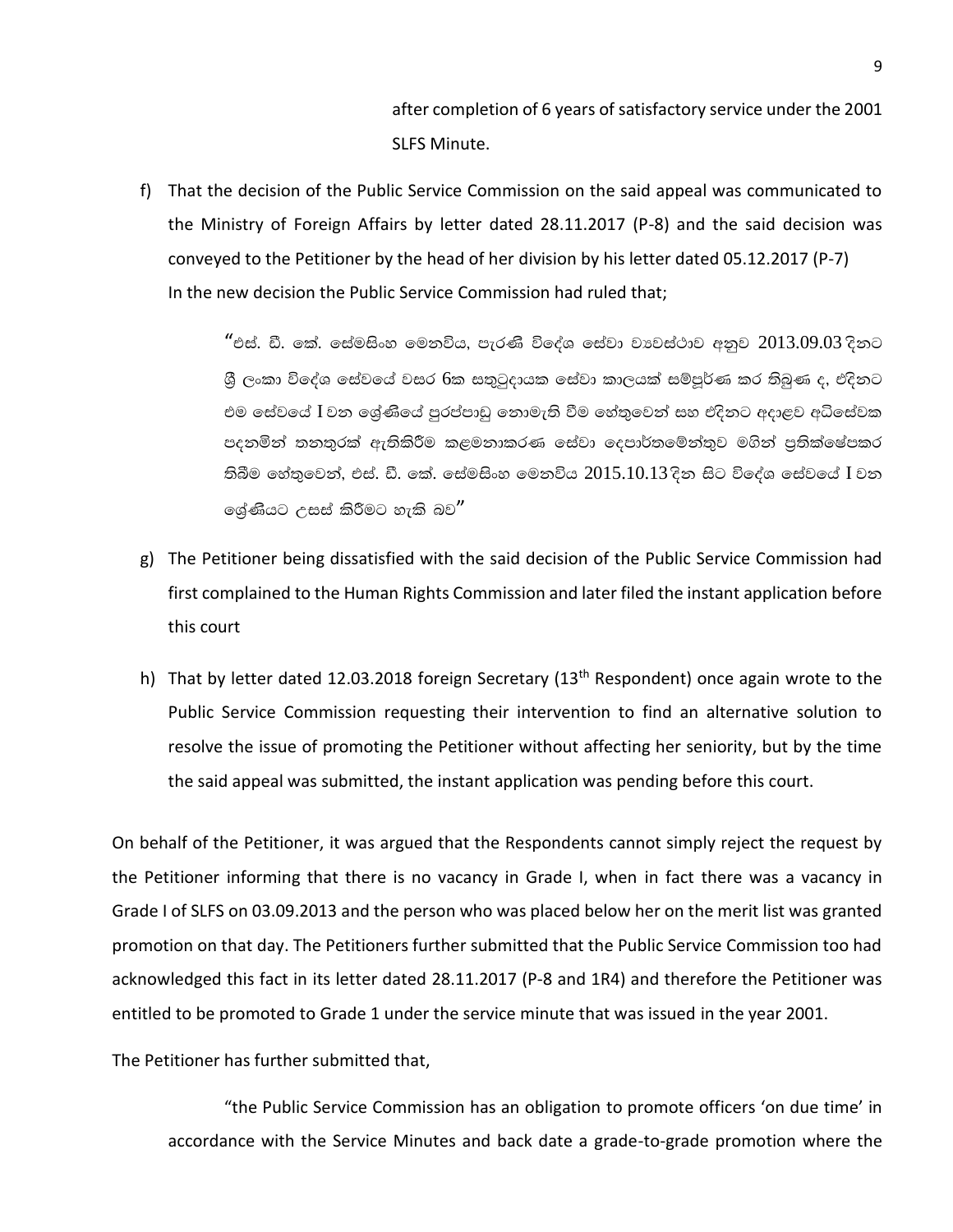delay in promotion was due to unavoidable circumstances and due to no fault of the officer concerned" (PSC Rules 184,188)

and argued that the objection by the Department of Management Service to create a supernumerary post cannot be a reason for the Public Service Commission to neglect its constitutional obligations.

In this regard the Petitioner relied on the decisions by this court in *Chief Inspector W.A.J.H. Fonseka and Others Vs. Neville Piyadigama and Others, SC (FR) 73/ 2009 SC Minute dated 08.09.2020, Jayawardena Vs. Dharani Wijethilake [2001] 1 Sri LR 132.*

As against the above Position taken up by the Petitioner, the Respondents, whilst raising several preliminary objections to the maintainability of the instant application, had objected to the grant of any relief. It was the position of the Respondents, that the Applicant is not entitled to maintain the instant application for the reason that;

- a) The application is filed out time
- b) The necessary parties are not before the court

When raising the above objection, the learned Deputy Solicitor General relied on the material submitted on behalf of the Respondents before this court and therefore it is necessary to first consider the material placed on behalf of the Respondents. In the said circumstances, I will first consider the merits of the case and will consider the preliminary objections at appropriate stages.

In his affidavit filed before this court, the  $1<sup>st</sup>$  Respondent had submitted the following;

- a) Recruitment and promotion in the SLFS is governed by the Provisions of the Service Minute of SLFS and according to the said minute issued on 24.01.2001 it was a requirement for the Petitioner to have passed the second Efficiency Bar within 7 years of her recruitment i.e. by 18.04.2003
- b) Petitioner could not complete the second Efficiency Bar within the stipulated period but completed it only on 30.05.2009
- c) However, the Petitioner was not eligible to be promoted to Grade II when she completed the second Efficiency Bar, under the Provisions of the Service Minute of SLFS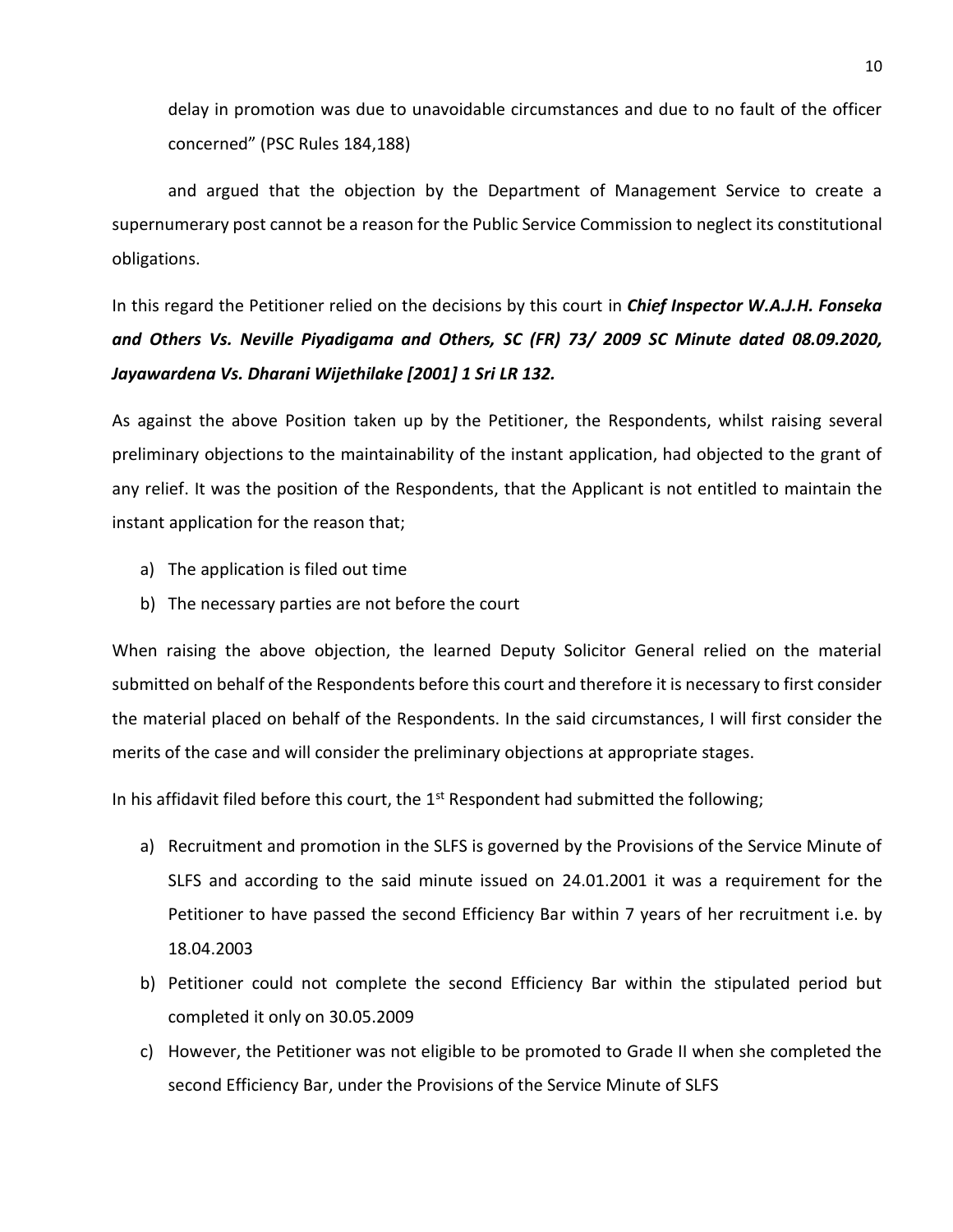- d) The Petitioner made use of a Public Service Commission Circular issued in the year 2014 (Circular 01/2014) to obtain relief in order to complete Efficiency Bar requirement and submitted an appeal to the Public Service Commission on 30.10.2014
- e) In the said appeal the Petitioner admits the lapse on her part in paragraph 3 as follows;
	- "3. I have completed eighteen years (18) and six (6) months in the SLFS as at October 2014. However, my promotion to SLFS Grade II has been delayed due to noncompletion of one subject, Administration and Office Methods, under EB II by April 2003, the stipulated period from April 1996 for completion of the Second EB"
- f) The Petitioner had pleaded for a grace period for completion of her Efficiency Bar requirement in paragraph 4 as follows;
	- "4. I am appealing for a retroactive grace period for the completion of Administration and Office Methods, the EB II requirement, on the basis of the Public Service Commission Circular No. 01/2014 issued on 31 January 2014"
- g) Whilst considering the above appeal, Public Service Commission had granted several concessionary reliefs to the Petitioner including
	- i. Extend the grace period form 18.04.2003 to 02.12.2003
	- ii. Further extend the grace period form 02.12.2003 to 27.04.2007
	- iii. To consider that the Petitioner got through EB II on 27.04.2007 when in fact she sat for the examination on 30.05.2009 and finally granted the promotion to Grade II on 20.05.2016 to be effective form 18.04.2006
- h) The other batchmates who completed the Efficiency Bar requirement within the stipulated period were eligible to be promoted to the next Grade and they were granted promotions under Clause 7.2.2 when there were vacancies in Grade I
- i) When the Petitioner become eligible after receiving several concessionary reliefs from the Public Service Commission, several of her batchmates including some, who were placed below her in the original merit list were promoted based on the provisions of the service minute that was in operation at that time,
- j) However, the Petitioner appealed to grant her the next promotion (promotion to Grade I) from a date between 17.05.2013 and 03.09.2013 in order to maintain her seniority but in the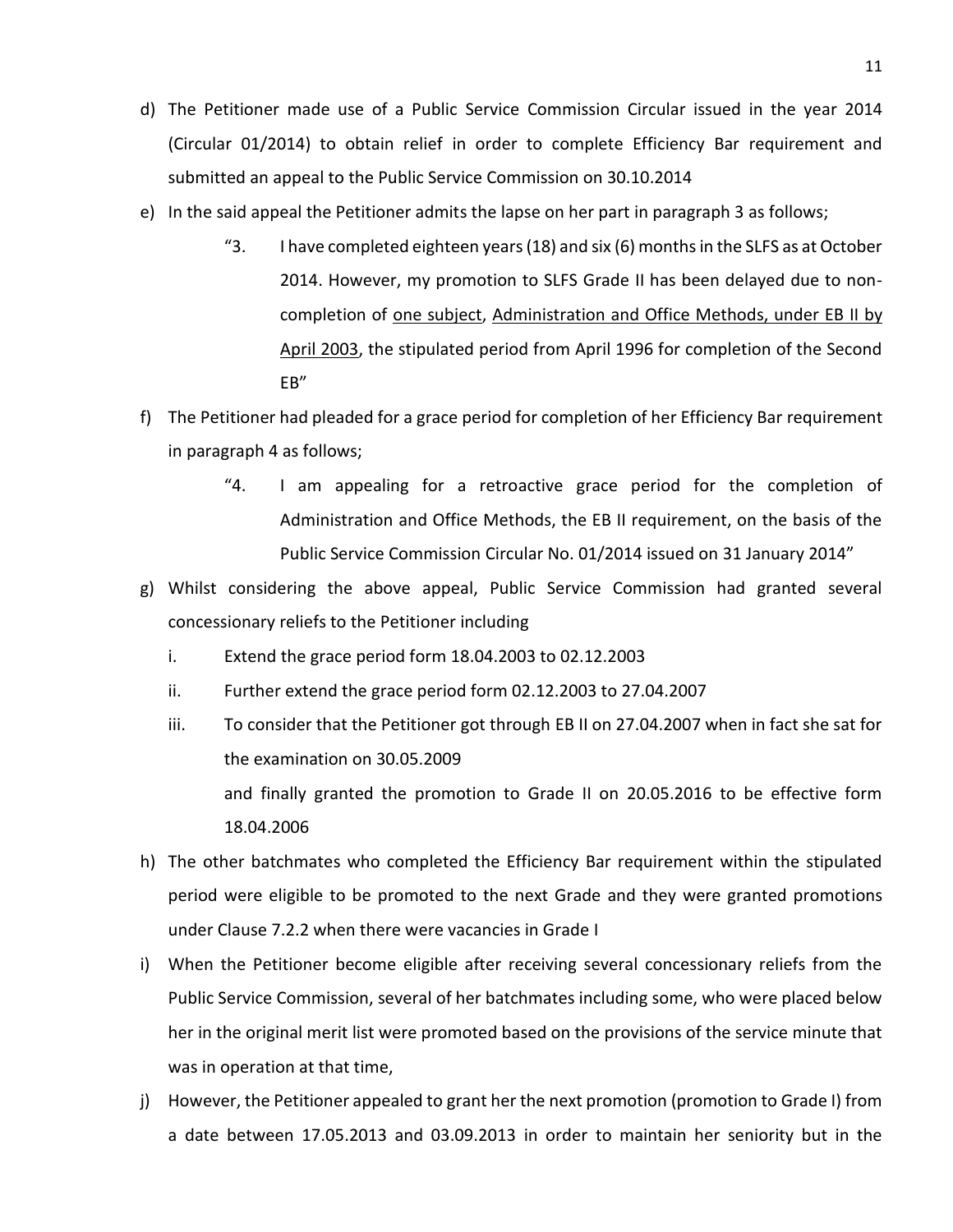absence of any cadre vacancy in SLFS Grade I, the Public Service Commission could not grant the said promotion to the Petitioner.

- k) The question of creating a supernumerary vacancy retrospectively, was turned down by the Department of Management Services during a meeting between the Foreign Ministry, Department of Management Service and Public Service Commission since that was against Regulation 70 of the Financial Regulations (1R 16)
- l) A new service minute was introduced to SLFS on 06.12.2016 and the said Service Minute was operative from 12.10.2015 (Clause 01)
- m) Officers in SLFS were absorbed under the new Service Minute and accordingly the Petitioner too was absorbed to Grade II of SLFS with effect from 12.10.2015
- n) The Public Service Commission had decided to promote the Petitioner to Grade I of SLFS with effect from 13.10.2015 as per the provisions of the New Service Minute and it is the said decision the Petitioner had challenged in the instant application claiming that she is entitled to be promoted with effect from 03.09.2013 and not with effect from 13.10.2015

When considering the position taken up by the  $1<sup>st</sup>$  Respondent before this court, it is clear that the Petitioner when submitting an appeal to the Public Service Commission on 30.10.2014 concede that the delay in promoting her to Grade II was due to non-completion of one subject under Efficiency Bar II and appealed for a grace period for the completion. The said request had been made under a Public Service Commission Circular issued in the year 2014. In these circumstances it is clear that, even though the Public Service Commission had finally granted the promotion to Grade II with effect from 18.04.2006, question of granting the next promotion was unsolved and the Petitioner was not considered as a person who has fulfilled the necessary requirements to be promoted to Grade II of SLFS by the end of year 2014. However, some of her batchmates including the 2<sup>nd</sup> and the 4<sup>th</sup> persons in the merit list were promoted to Grade I, by the beginning of the year 2014, based on the available vacancies, and by that time the Petitioner's promotion to Grade II was not finalized.

In the said circumstances, it is observed that the submission by the Petitioner to the effect that she maintained her position in the seniority by backdating the promotion to 18.04.2006 cannot be accepted for the reason that some of her batchmates had already promoted to Grade I when the said promotion was granted to her.

As already referred to in this judgment, SC FR 393/2015 was concluded before the Supreme Court when the state informed court that the Petitioner's promotion from Grade III to Grade II had been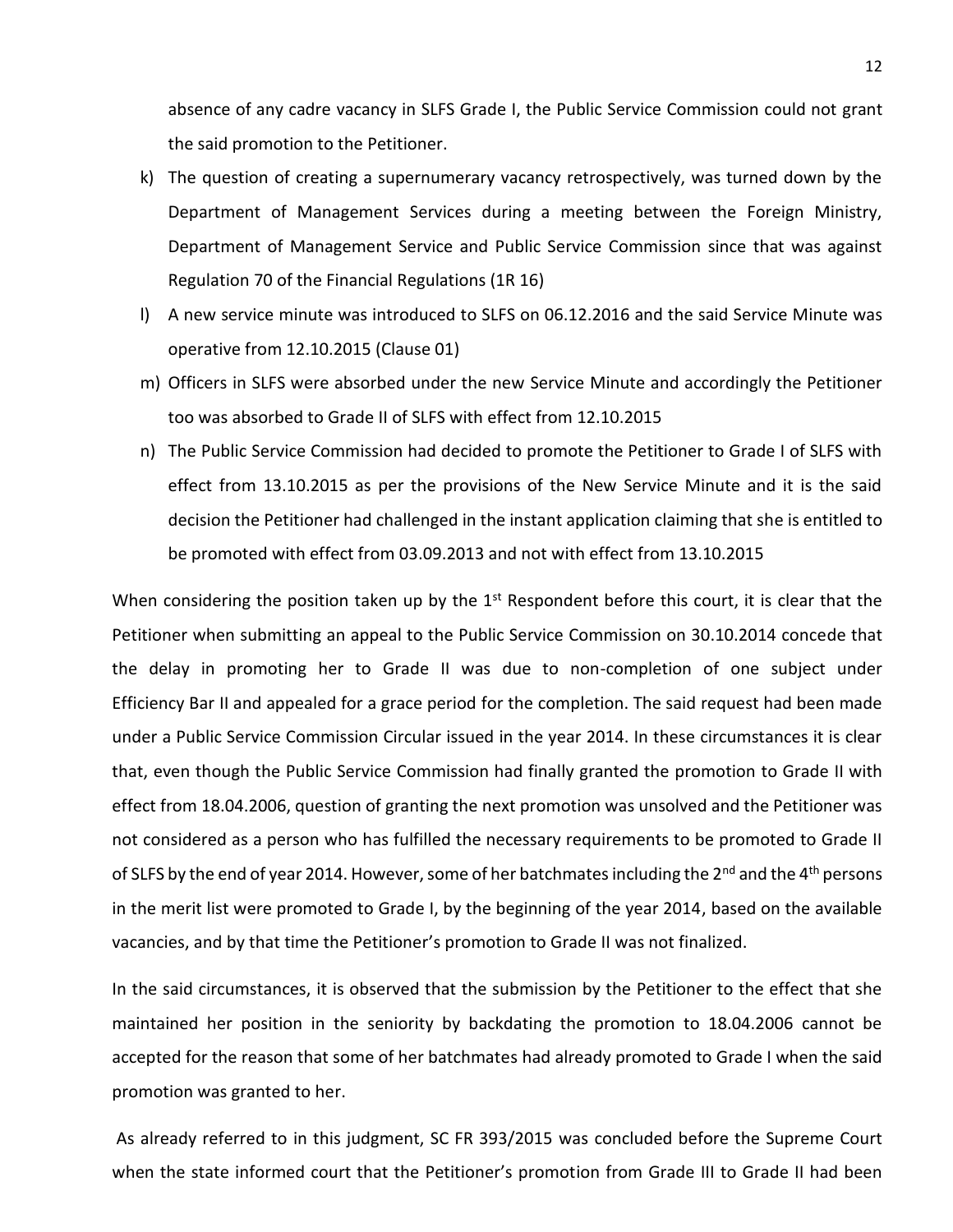granted to her and therefore the petitioner was permitted to withdraw the said case by court. However, when the petitioner appealed to the Public Service Commission seeking the promotion to Grade I, whilst referring to the said case the Petitioner had submitted.

"The application was settled on  $11<sup>th</sup>$  August 2016 on the basis that my promotion to Grade II SLFS be reinstated retroactively on  $18<sup>th</sup>$  April 2006 without loss of seniority just as the other officers in the SLFS batch of 1996." (Appeal dated 18.07.2017 – P6D)

Once again, she referred to the said case in her appeal against the decision of the Public Service Commission which was communicated to her on 23.08.2017 as follows;

"The Supreme Court petition was decided on  $11<sup>th</sup>$  August 2016 and my promotion to Grade II in the SLFS was made effective retroactively form 18<sup>th</sup> April 2006 and without loss of seniority on the basis of relevant provisions of the 2001 SLFS minute." (Appeal dated 21.09.2017 P6-h)

However, the said position taken by the Petitioner cannot be considered as correct, in the absence of any reference to that effect in the Journal Entry dated 11.08.2016 in SC FR 393/2015.

The Petitioner insisted that her promotion to Grade I should be considered under the Service Minute that was introduced in the year 2001. However, Clause 7.2.2 which refers to the promotion form Grade II to Grade I was very specific, that the promotion from Grade II to Grade I can only be effected if there is a vacancy in Grade I. As submitted by the Respondents before this court, when the Petitioner was granted the promotion on 20.05.2016 to operate retrospectively from 18.04.2006, and when six years satisfactory period is calculated since then, she becomes eligible to be promoted to Grade I by 03.09.2013 but, there were no vacancies available in order to grant her premotion under the said Service Minute.

Public Service Commission in its decision dated 28.11.2017 had admitted this position. Even though the Petitioner was silent on all efforts by the Public Service Commission as well as the Foreign Ministry to create a supernumerary vacancy, that too was failed since the Financial Regulation does not permit to do so.

Even though the Petitioner had repeatedly referred to the fact that there were administrative lapses on the part of the Public Service Commission in refusing her due promotion, she had failed to establish a single lapse on the part of the Public Service Commission but as she had admitted in her own appeal dated 30.10.2014 submitted to the Public Service Commission, that her promotion to SLFS Grade II has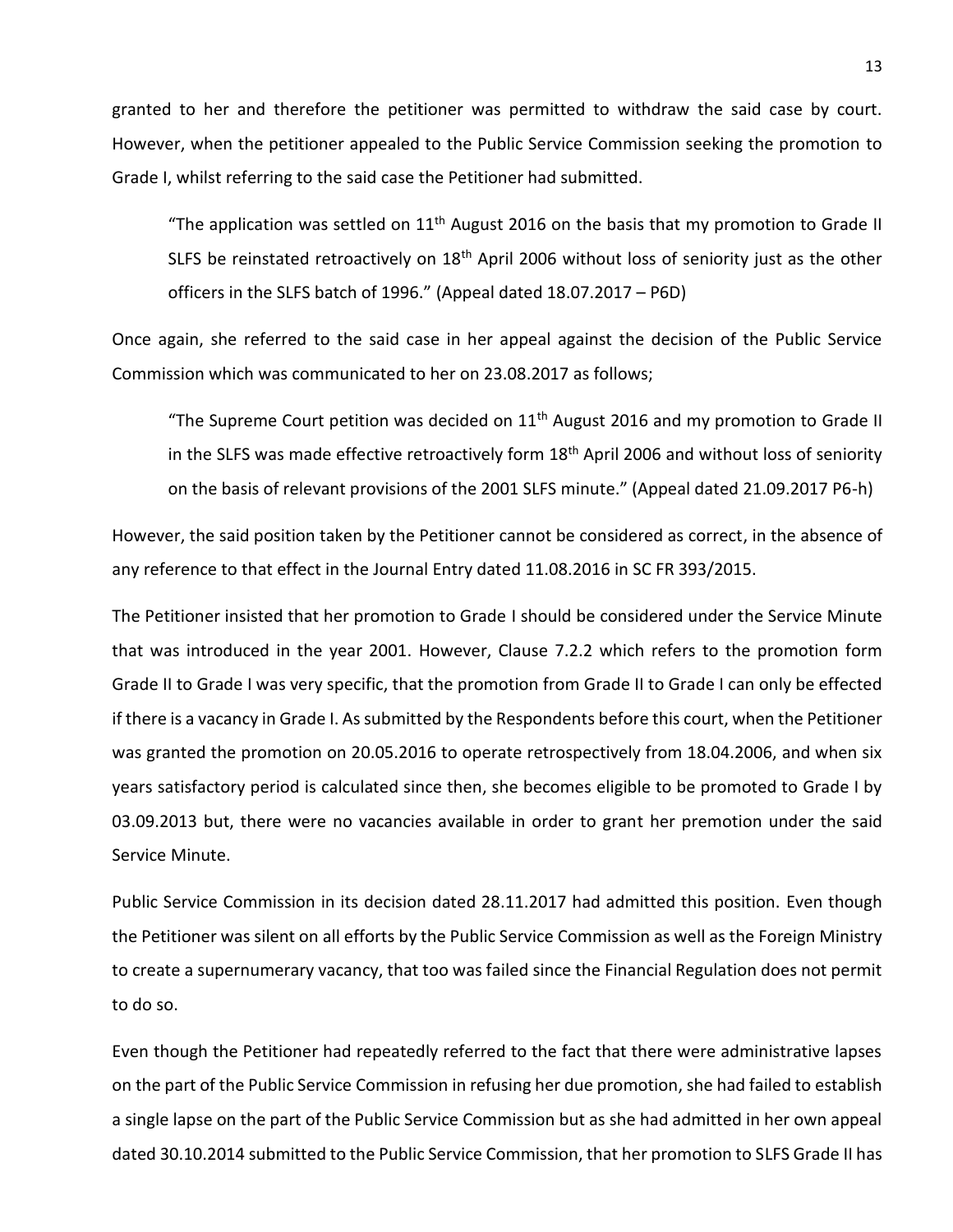been delayed due to the non-completion of one subject, Administration and Office Methods, under Efficiency Bar II by April 2003 and the said lapse on the part of the Petitioner had created a situation where the Public Service Commission could not help the Petitioner to grant the Promotion to Grade I of SLFS for the reasons referred to above.

Petitioner's argument that the Department of Management Service had no power to grant final approval to create new cadre vacancies based on the decision in the case of Chief Inspector *W.A.J.H. Fonseka and others Vs. Neville Piyadigama and others* should be looked into in the light of the decision of this court, in the case of *C. W. Mackie & Company Ltd. Vs. Hugh Molagoda,* **Commissioner General of Inland Revenue and others** to the effect, "……... the equal treatment guaranteed by Article 12 is equal treatment in the performance of a lawful act. Via Article 12, one cannot seek the execution of any illegal or invalid act. Fundamental to this postulate of equal treatment is that it should be referable to the exercise of a valid right, founded in law in contradistinction to an illegal right which is invalid in law. I respectfully agree with what the court said in *Venkata Subbiah Shetty Vs. Bangalore Municipality,* 

> "Article 14 (corresponding to our Article 12) cannot be understood as requiring the authorities to act illegality one case, because they have acted illegality in other cases."

As revealed before us a special meeting was convened to discuss the issue of creating a supernumerary vacancy in Grade I of the SLFS in order to grant the promotion to the Petitioner between the Foreign Ministry, Public Service Commission and the Department of Management Service and at the said meeting it was revealed that the financial Regulation 70 does not permit the Department of Management Service to recommend creating such vacancy.

In this regard, I would like to consider the relevant provisions in the Financial Regulation which reads as follows;

**Regulation 70** Creation of posts may be done following the procedure laid down in F.R. 71. No posts shall be created with retrospective effect extended back to lapsed financial years.

As observed by me, Regulation 71 provides the procedure that should be followed when creating posts, cadre, scales of salary during a financial year and Regulation 70 does not permit such creation for a lapsed financial year. Any Government Officer is bound to follow the above Regulation and he cannot be compelled to violate such Regulation.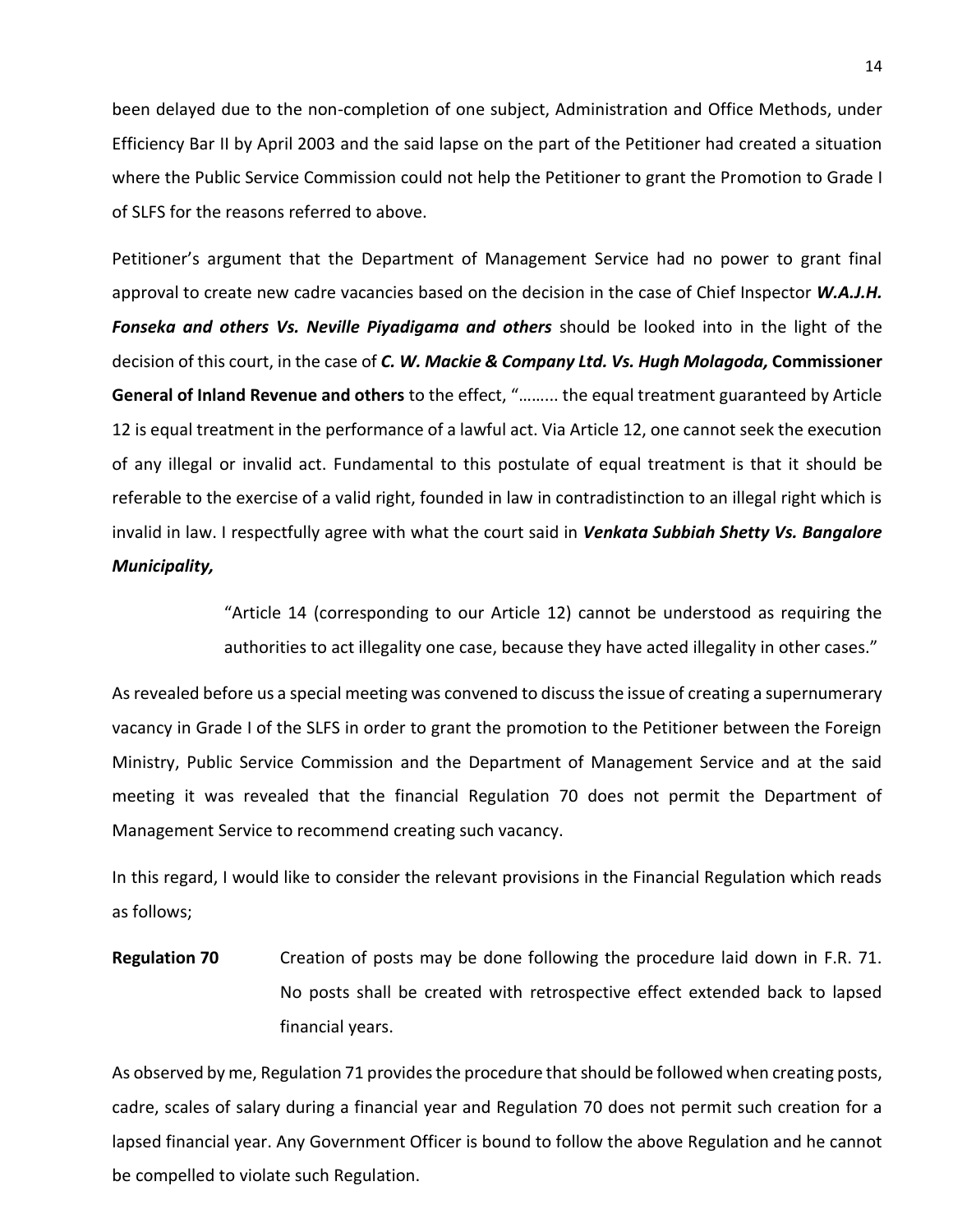Petitioner's argument that there was a vacancy in Grade I of SLFS as at 03.09.2013 and the vacancy could have been filled by appointing the Petitioner under 2001 Service Minute maintaining the seniority, should be looked in the light of the second preliminary objection raised on behalf of the Respondents.

When raising a preliminary objection, Respondents argued that the Petitioner had failed to add necessary parties and therefore the application of the Petitioner should be dismissed inlimine.

Requirement of having necessary parties before court was considered by this court under several jurisdictions of this court and in the case of *Don Shelton Hettiarachchi V. Sri Lanka Ports Authority and Others (2007) 2 SLR 307* question of non-inclusion of all the parties who would be affected in an application filed under Article 126 was considered by Shirani Bandaranayake J (as she then was) and held that, "It was therefore an essential requirement that the parties, who were necessary to this application, should have been brought before this court and the Petitioner had not adhered to this requirement"

As already discussed by me, the Petitioner's promotion to Grade II was delayed due to non-completion of one subject under Efficiency Bar II by April 2003, until several concessions were considered under Public Service Commission Circular issued in 2014. By this time several members of the 1996 batch including the 2<sup>nd</sup> and 4<sup>th</sup> persons in the merit list were promoted to Grade I. In these circumstances it is clear that there are members in Grade I of the SLFS, who were promoted to Grade I during this period, when they fulfilled the necessary requirements within the stipulated period under the relevant Service Minute and their appointments would be affected by the appointment of the Petitioner with effect from 03.09.2013 as submitted by the Petitioner. In the said circumstances, those who were promoted to Grade I of SLFS between 03.09.2013 and 13.10.2015 are necessary parties to the instant application. The Petitioner should have been brought them before this court and had failed to adhere to this requirement.

Service minute of the SLFS was once again replaced in the year 2016 and the said Service Minute was to operate from 12.10.2015. All members of the SLFS were to be absorbed under Clause 14 of the new Service Minute to their respective grades with effect from 12.10.2015, the effective date of the Service Minute.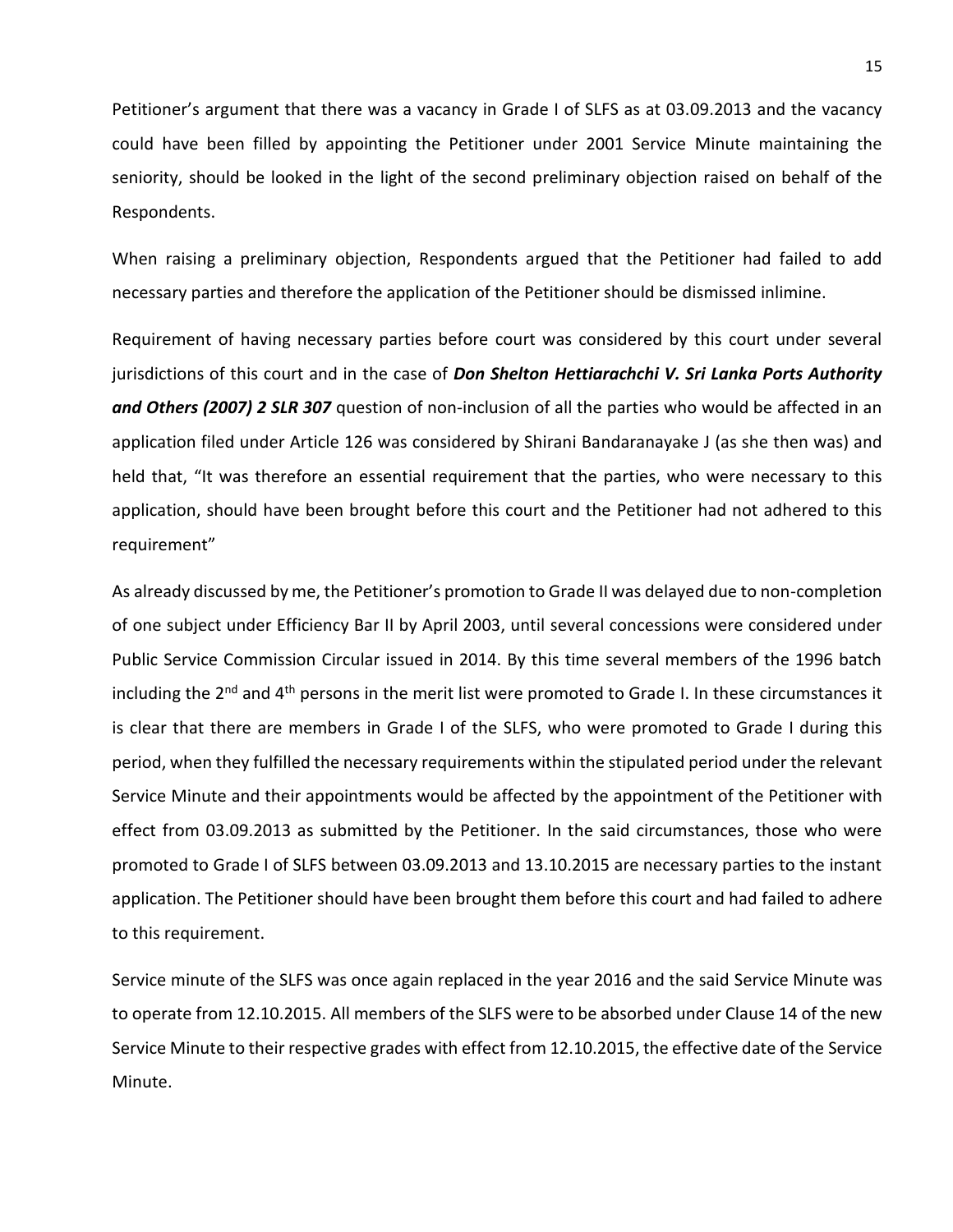In the said Service Minute, promotion from Grade II to Grade I was identified under Clause 10.2.1 as follows;

## **10.2.1. Requirement to be completed;**

- i) should have completed at least seven (07) years active and satisfactory service in Grade II Service category and earned seven (07) salary increments.
- ii) Should have passed the second Efficiency Bar examination on the due date.
- iii) Should have completed a period of satisfactory service during the preceding five (5) years from the date of gaining eligibility for promotion.
- iv) Should have shown a satisfactory or a higher-level performance during the preceding seven (7) years of gaining eligibility for promotion.
- v) Should have obtained a postgraduate degree in International Relations or an equivalent qualification form a university recognized by the UGC or an institution, a university recognized by the UGC as an institution of degree awarding or a foreign university recognized by the UGC, as per Appendix D.

However, the Transitional Provisions identified under Clause 15.1.2 provides certain exceptions to the officers belonging to Grade II who were recruited prior to 01.01.2001 (including the Petitioner)

The said exception reads thus;

## **15.1.2 Promotion from Grade II to Grade I**

i) An officer absorbed to Grade II under the provisions of Section 14 of this Minute will be eligible for promotion to Grade I provided he/she has fulfilled the qualifications under 10.2.1. of the Service Minute. However, the requirement for the fulfillment of qualifications under sub section (v) of 10.2.1. will not apply regarding the promotion of officers recruited before 01.01.2001 from Grade II to Grade I during the transition period

As revealed before us, the said Service Minute had taken away the Cadre requirement in the previous Service Minute and the transitional provision had taken away the postgraduate degree requirement imposed by Clouse 10.2.1 (v)of the new Service Minute,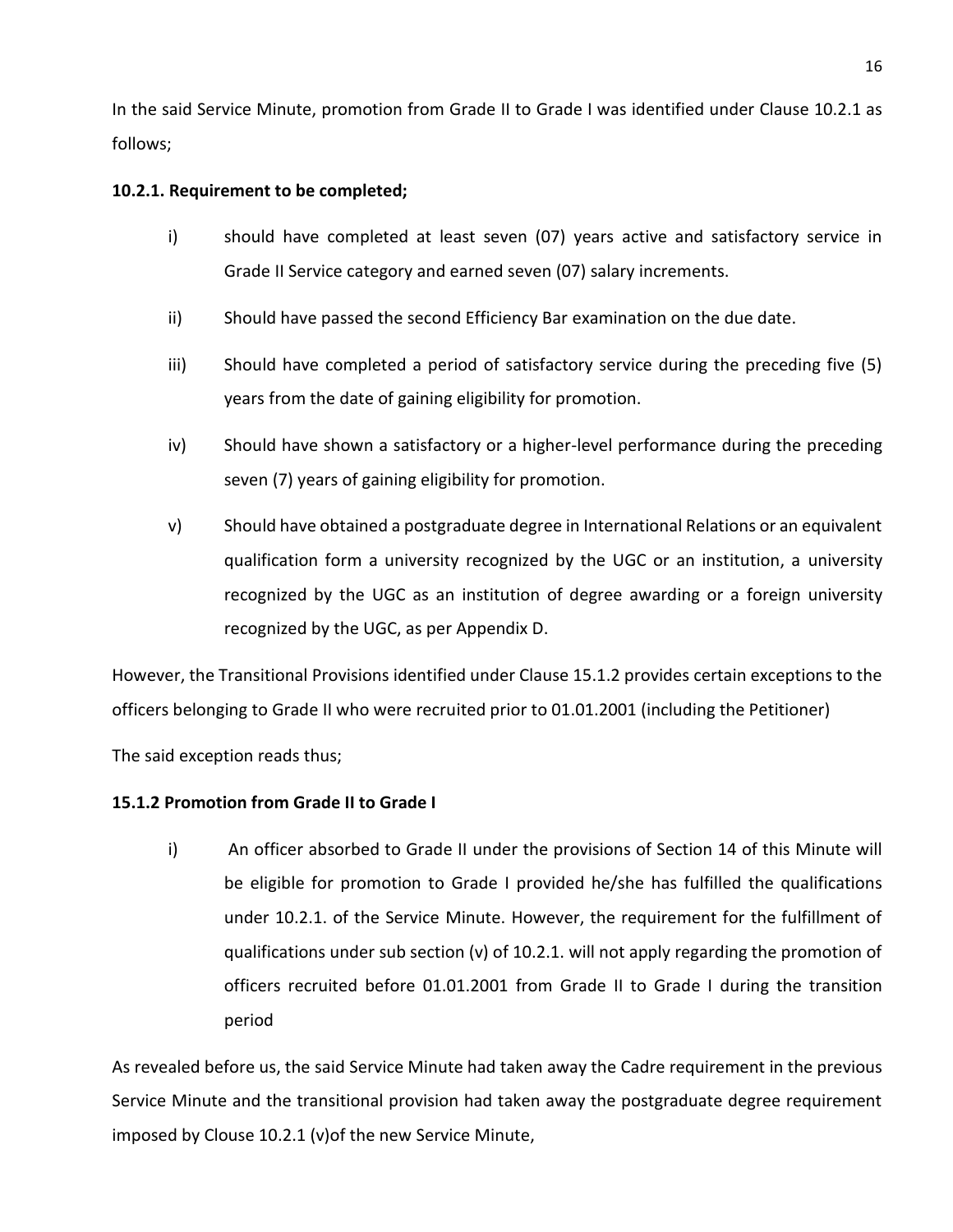Since the Petitioner had fulfilled all the necessary requirements under the new Service Minute, the moment she is absorbed under Clause 14 of the new Service Minute, she became entitled to be promoted to Grade I under the new Service Minute and as submitted by the Respondents before us, the Public Service Commission had granted the Petitioner the promotion from Grade II to Grade I with effect from 13.10.2015 acting under the above provisions of the new Service Minute.

The next matter that needs to be looked into by this court is the  $1<sup>st</sup>$  preliminary objection raised by the Respondents. When raising a preliminary objection with regard to the maintainability of the instant application, the Respondents argued that the application was filed out of time.

As I have already observed in this judgment the Petitioner had come before this court alleging violation of her Fundamental Rights guaranteed under Article 12 (1) and 14 (1)g of the Constitution on 27.02.2018. When complaining the said violations, the Petitioner further moved that,

> "Declare that the purposed decisions reflected in the letter dated 28.11.2017 (Marked P-8) as read with letter dated 05.12.2017 (marked as P7) are null and void and no force or avail in law."

In the said circumstances, it is clear that even though the Petitioner made several representations to the 1<sup>st</sup> to 10<sup>th</sup> and 13<sup>th</sup> Respondents with regard to her promotion from Grade II to Grade I, she finally decided to come before this court, when the Public Service Commission informed her that she could be granted the promotion with effect from 13.10.2015, in absence of a vacancy in Grade I, since the Department of Management Services had refused to create a vacancy on supernumerary basis with effect from the said date.

When raising the preliminary objection, the Respondents submitted that the decision conveyed by the Public Service Commission in P-8 was based on the decision by the Department of Management Service made in the year 2016. In his decision dated 07.12.2016, Director General Department of Management Service had informed the 13<sup>th</sup> Respondent and the Public Service Commission that it is not possible to create a supernumerary vacancy, back dated to the year 2013 since it is contrary to the provisions of the Financial Regulations. (1R15)

The Respondents argue that the Petitioner was well aware of this decision since 2016 but, had never challenged the said decision, but come before this court seeking an order to promote her to Grade 1 with effect from 03.09.2013, in the year 2018 in violation of Article 126 (2) of the Constitution.